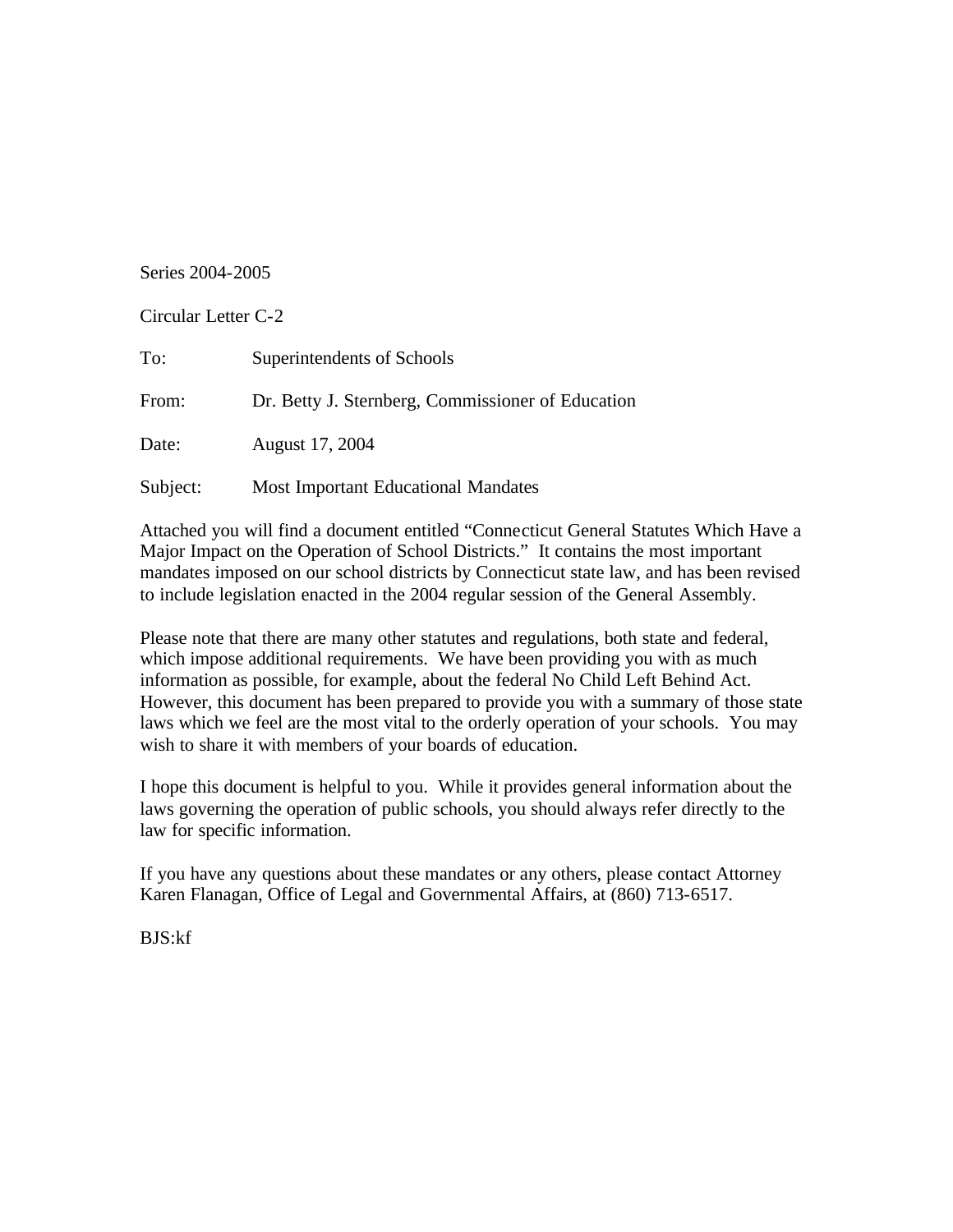## **CONNECTICUT GENERAL STATUTES WHICH HAVE A MAJOR IMPACT ON THE OPERATION OF SCHOOL DISTRICTS**

**Note:** Provisions which represent new requirements appear in italics.

Section **10-220(a)**, as amended by section 1 of P.A. 03-220, describes the **duties of boards of education**. It provides as follows:

Each local or regional board of education shall maintain good public elementary and secondary schools, **implement the educational interests of the state** as defined in section 10-4a and provide such other educational activities as in its judgment will best serve the interests of the school district; provided any board of education may secure such opportunities in another school district in accordance with provisions of the general statutes and shall **give all the children of the school district as nearly equal advantages as may be practicable**; shall provide an appropriate learning environment for its students which includes (1) adequate instructional books, supplies, materials, equipment, staffing, facilities and technology, (2) equitable allocation of resources among its schools, (3) proper maintenance of facilities, and (4) a safe school setting; shall have charge of the schools of its respective school district; shall make a **continuing study of the need for school facilities** and of a **long-term school building program** and from time to time make recommendations based on such study to the town; shall adopt and implement an **indoor air quality program** that provides for ongoing maintenance and facility reviews necessary for the **maintenance and improvement of the indoor air quality** of its facilities; shall report annually to the Commissioner of Education on the condition of its facilities and the action taken to implement its long-term school building program and indoor air quality program, which report the Commissioner of Education shall use to prepare an annual report that said commissioner sha ll submit in accordance with section 11-4a to the joint standing committee of the General Assembly having cognizance of matters relating to education; shall advise the Commissioner of Education of the relationship between any individual school building project pursuant to chapter 173 and such long-term school building program; shall have the **care, maintenance and operation of buildings, lands, apparatus and other property** used for school purposes and at all times shall **insure all such buildings and all capital equipment** contained therein against loss in an amount not less than eighty per cent of replacement cost; shall determine the number, age and **qualifications of the pupils to be admitted** into each school; shall develop and implement a **written plan for minority staff recruitment** for purposes of subdivision (3) of section 10-4a; shall **employ and dismiss the teachers** of the schools of such district subject to the provisions of sections 10-151 and 10-158a; shall **designate the schools which shall be attended** by the various children within the school district; shall make provisions as will enable each child of school age, residing in the district to attend some public day school for the period required by law and **provide for the transportation** of children wherever transportation is reasonable and desirable, and for such purpose **may make contracts** covering periods of not more than five years; may place in an alternative school program or other suitable educational program a pupil enrolling in school who is nineteen years of age or older and cannot acquire a sufficient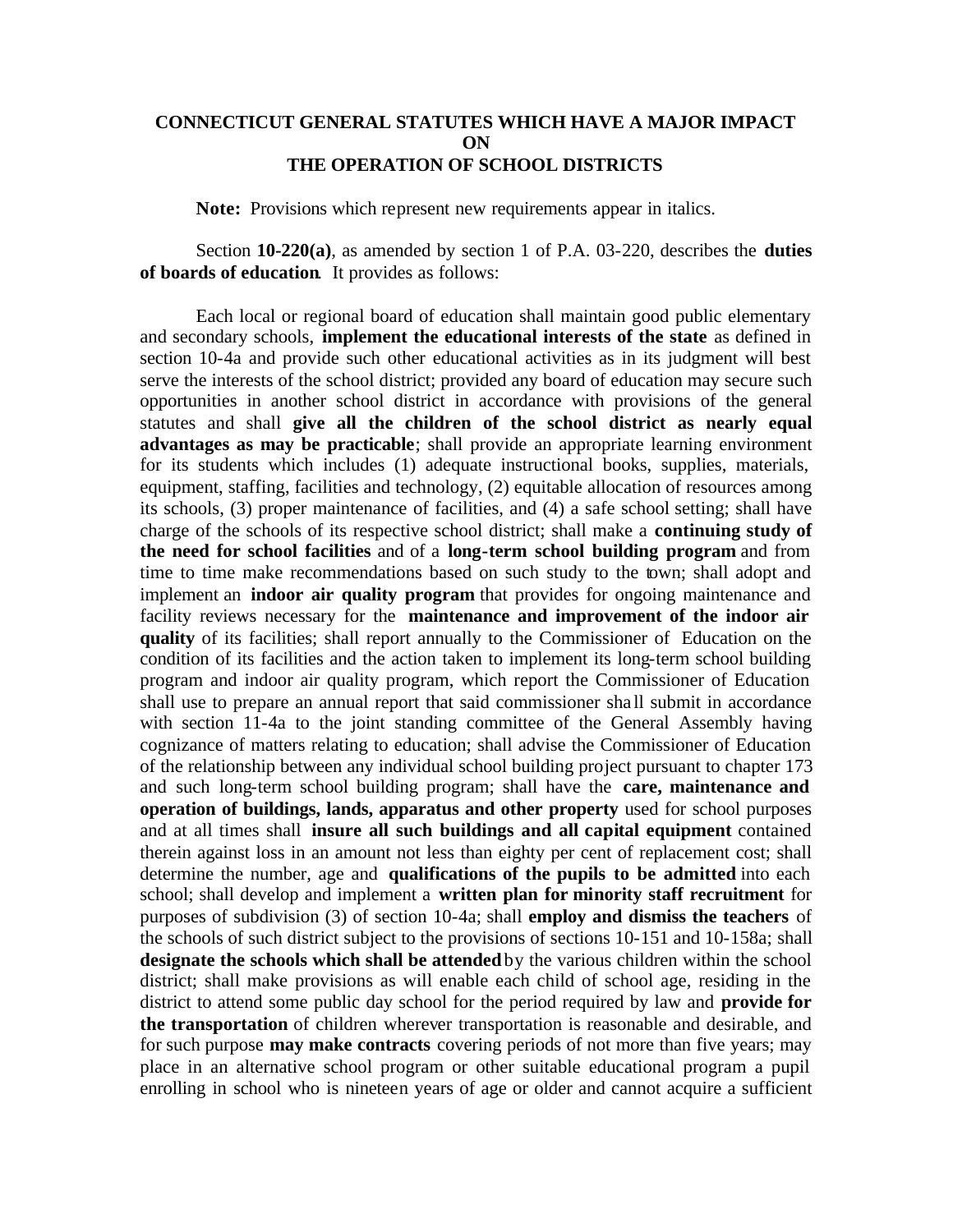number of credits for graduation by age twenty-one; may arrange with the board of education of an adjacent town for the instruction therein of such children as can attend school in such adjacent town more conveniently; shall cause each child five years of age and over and under eighteen years of age who is not a high school graduate and is living in the school district to attend school in accordance with the provisions of section 10-184, and shall perform all acts required of it by the town or necessary to carry into effect the powers and duties imposed by law. (**Please note** that pursuant to Section 10-184, a parent or person having control of a child five or six years of age has the option of not sending the child to school until age seven by personally appearing at the school district office and signing an option form. The school district must provide information about the educational opportunities available in the school system. **Effective July 1, 2001, students must stay in school until age 18** unless a parent or other person having control over them consents to their leaving school at 16 or 17.)

Each school district must prescribe **rules for the management, studies, classification and discipline of the public schools**, including the selection and use of nondiscriminatory texts, supplementary books, library books, supplies, materials and equipment as it deems necessary to meet the needs of instruction in its schools; adopt and **implement policies and procedures** concerning (1) homework, attendance, promotion and retention, (2) drug and alcohol use, sale and possession on school property, (3) youth suicide prevention and attempts, (4) truancy, (5) the encouragement parent-teacher communication*,* and (6) weighted grading for honors and advanced placement courses, (7) the existence of bullying in its schools, and (8) ensuring that time is available each school day for the recitation of the pledge of allegiance. **Promotion and graduation policies** must be revised to ensure that such policies foster student achievement and reduce the incidence of social promotion and local boards must specify the **basic skills necessary for graduation** for classes graduating in 2006 and thereafter. Each local and regional board of education is responsible for providing and displaying **flags** in each classroom. (Sections **10-18a, 10-198a, 10-221, 10-222d, 10-228, 10-230** and **10-223a**)

Sections **10-16b, 10-18, 10-19, 10-220(b)** and **10-221a** obligate school districts to (1) offer **prescribed courses of study** in accordance with duly adopted educational goals and student objectives **as part of a planned, ongoing and systematic program of instruction**, and (2) **require minimum credit requirements for high school graduation**. Section 10-221h requires boards to develop and implement a three-year **plan to improve the reading skills** of students in grades kindergarten through three*.*  **Prescribed courses of study** pursuant to Sec. 10-16b **include** the arts; career education; consumer education; health and safety, including, but not limited to, human growth and development, nutrition, first aid, disease prevention, community and consumer health, physical, mental and emotional health, including youth suicide prevention, substance abuse prevention, safety, which may include the dangers of gang membership, and accident prevention; language arts, including reading, writing, grammar, speaking and spelling; mathematics; physical education; science; social studies, including, but not limited to, citizenship, economics, geography, government and history; and in addition, on at least the secondary level, one or more foreign languages and vocational education. Instruction must also be given in United States history, government and citizenship (Sec.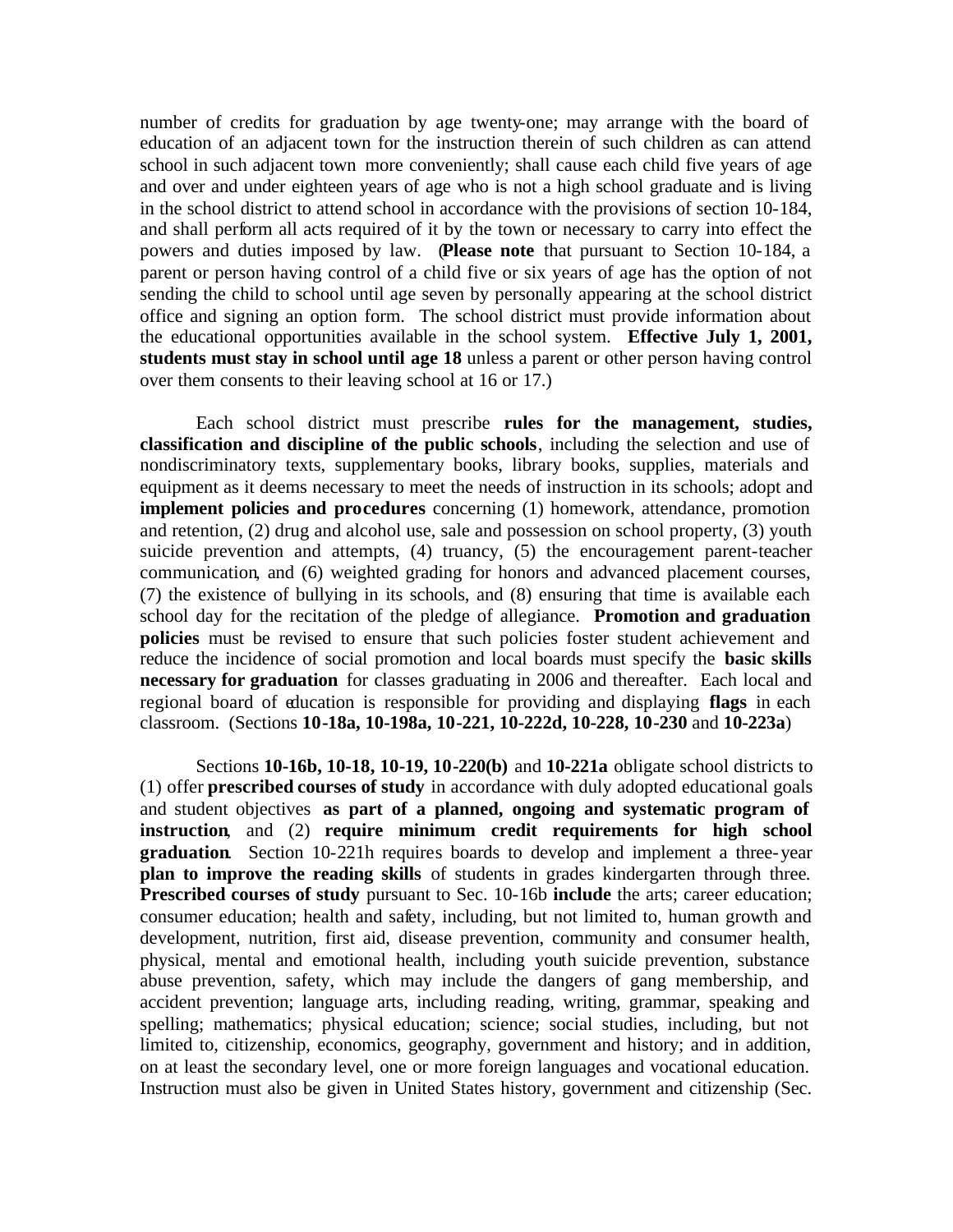10-18); in the knowledge, skills and attitudes required to understand and avoid the effects of alcohol, of nicotine or tobacco, and drugs (Sec. 10-19); and on acquired immune deficiency syndrome (Sec. 10-19). The **minimum high school graduation requirement**  is twenty credits, not fewer than four of which must be in English, not fewer than three in mathematics, not fewer than three in social studies, not fewer than two in science, not fewer than one in the arts or vocational education and not fewer than one in physical education. Beginning with high school classes graduating in 2004, students must have at least **a one-half credit course in civics and American History,** which is to be part of the credits required in social studies.

Section **10-14n** requires students in fourth, sixth, eighth and tenth grades to take a **statewide mastery test**. P.A. 03-168 has amended this section to conform to the requirements of the **No Child Left Behind Act of 2001**, and beginning in the 2005-2006 school year, statewide mastery tests must be given annually, in April, to all students enrolled in grades three to eight, inclusive and in grade ten to measure skills in reading, writing and mathematics. Beginning in the 2007-2008, the statewide mastery test must include science. No student in grades seven through twelve shall be administered such test earlier than 9:00 am. (Please see the various circular letters and other information which has been sent to you concerning the No Child Left Behind Act, including requirements concerning adequate yearly progress and consequences for failure to meet this goal; highly qualified teaching staff; persistently dangerous schools and other provisions of this federal law.)

Pursuant to Sections **10-145 to 10-145b**, inclusive, **10-151 to 10-151c**, inclusive, **10-153 to 10-153g**, inclusive, **10-155f, 10-156 to 10-157a**, inclusive, **10-220a, 10-221d, 10-235**, **10-236a** and **10-76dd**, **districts must employ, evaluate and indemnify appropriately certified and qualified personnel**; **develop and implement teacher evaluation and professional development programs** ; provide **in-service training** on (1) the nature and relationship of drugs and alcohol to personality development and procedures to discourage their abuse, (2) health and mental health risk education, (3) the growth and development of exceptional children, and (4) school violence prevention and conflict resolution, (5) cardiopulmonary resuscitation and other emergency life saving procedures, (6) computer and other information technology as applied to student learning and classroom instruction, communications and data management, (7) the teaching of the language arts, reading and reading readiness for teachers in grades kindergarten to three*,*  inclusive, and *(8) second language acquisition in districts required to provide a program of bilingual education*; and file a signed copy of its teacher and administrator collective bargaining agreements with the Commissioner of Education**.** *Athletic coaches must be evaluated annually and be provided with certain rights if terminated. (P.A. 04-243)* No board member shall be employed by the board of education of which he or she is a member under Section **10-232**.

Sections **10-221** and **10-233a through 10-233g**, inclusive, require school districts to (1) adopt policies governing student conduct which provide for the fair and consistent application of **disciplinary policies and procedures**, (2) afford annual notice of such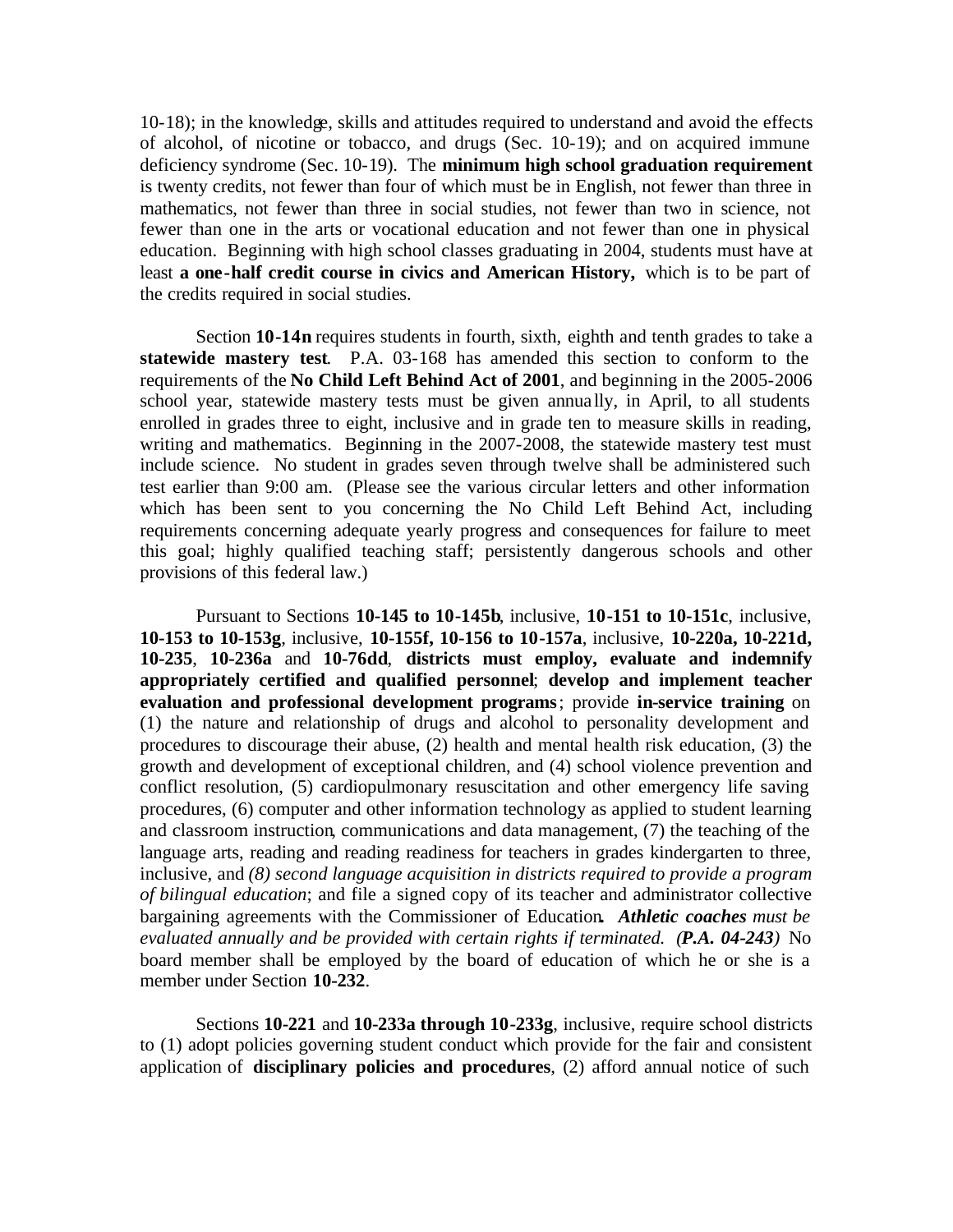policies to all pupils and their parents and guardians, and (3) comply with due process requirements in imposing discipline.

Section **10-4a** defines the **educational interests of the state** which shall include, but not be limited to the concern of the state that

- (1) each child shall have for the period prescribed in the general statutes equal opportunity to receive a suitable program of educational experiences;
- (2) each school district shall finance at a reasonable level at least equal to the minimum expenditure requirement pursuant to the provisions of section 10- 262j an educational program designed to achieve this end;
- (3) in order to reduce racial, ethnic and economic isolation, each school district shall provide educational opportunities for its students to interact with students and teachers from other racial, ethnic, and economic backgrounds and may provide such opportunities with students from other communities; and
- (4) the mandates in the general statutes pertaining to education within the jurisdiction of the State Board of Education be implemented.

Section **10-226h** requires school districts to report, by July 1, 2000 and biennially thereafter, on **the programs and activities undertaken to reduce racial, ethnic and economic isolation**, including information on the programs undertaken and **evidence over time of progress made**. Section 10-220 requires each local and regional board of education to develop and implement a **written plan for minority staff recruitment.** 

School districts are required to provide at least **one hundred and eighty days** of actual school work for grades kindergarten to twelve and no less than **nine hundred hours** of actual school work for full day kindergarten and grades one to twelve and **four hundred and fifty hours** of actual school work for half-day kindergarten pursuant to Sections **10-15 and 10-16.** 

Sections **10-15c, 10-186** and **10-253** require school districts to **provide full and free access**, by transportation or otherwise, to its programs to all eligible students without discrimination on account of race, color, sex, religion, national origin or sexual orientation*,* including to those residing with relatives and non-relatives and to those residing in temporary shelters. Children are eligible to attend school if they attain the age of five on or before January 1 of a school year until they attain the age of twenty-one or graduate.

Section **10-220d** requires local and regional boards of education to provide **full access** to regional vocational-technical schools, regional vocational agriculture centers, interdistrict magnet schools, charter schools and interdistrict student attendance programs for the **recruitment**, other than for the purpose of interscholastic athletic competition**, of students** attending the schools under the board's jurisdiction.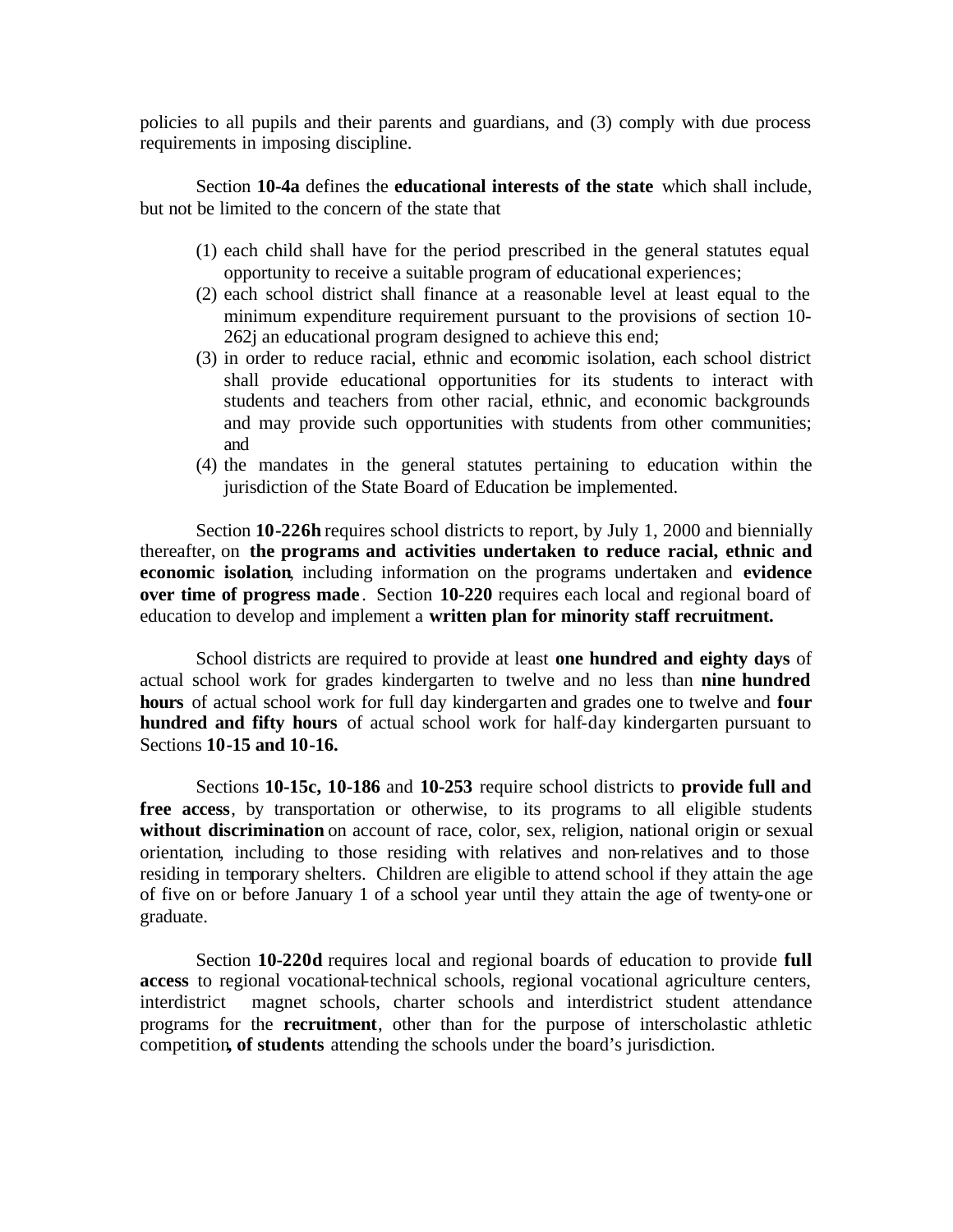School districts must provide **special education and related services** to all eligible children requiring special education pursuant to Sections **10-76a through 10- 76q**. School districts have certain responsibilities for resident students requiring special education and related services who attend charter and magnet schools pursuant to Section **10-66ee** and Section **10-264l(h).** 

Sections **10-17, 10-17a** and **10-17d through 10-17g** require school districts to assess the needs of students who are speakers of languages other than English and to provide **bilingual education, English as a second language and other support services**  where required and when requested by parents.

**Adult education services** must be provided for adult residents by a local or regional board of education or through cooperative arrangements or at a cooperating eligible entity or at a regional educational service center as required by Sections **10-67 through 10-73c.** 

School districts must furnish **transportation** to eligible public and private school students, including students attending charter schools and magnet schools, and develop and implement a policy for reporting of all complaints relative to school transportation safety pursuant to Sections **10-66ee, 10-97, 10-186, 10-220, 10-221c, 10-264l, 10-277, 10-280a** and **10-281.** 

When a student enrolls in a new school district, the district must notify the student's former district, which must **transfer the student's records** no later than ten days after such notification. (Section **10-220h***)* 

Section **10-16a** requires each local and regional board of education to provide an opportunity for **silent meditation** for teachers and students at the start of each school day.

Sections **10-15b** and **46b-56** require school districts to allow parents (custodial and non-custodial) **access to** the **records** of their minor children except for records containing information that is considered confidential under Section 10-154a and certain health information which is confidential pursuant to other provisions of the General Statutes. Under **Section 10-221b**, districts must establish a written, uniform policy concerning **on-campus recruiting** and access to directory information for all recruiters, including commercial, military and non-military and those representing institutions of higher education.

School districts must operate **school health programs** to ensure the well-being of their students in accordance with Sections **10-203 through 10-204a**, **10-205 through 10**- **210, 10-212, 10-212a**, and **10-214 through 10-215** and allow students to be exempted from **family life education** programs under Section **10-16e**. A copy of the record of each **pesticide application** at a school must be maintained at the school for five years. **Pesticides may not be applied** during regular school hours or planned activities, and, at the beginning of each school year, boards must **notify parents about pesticide**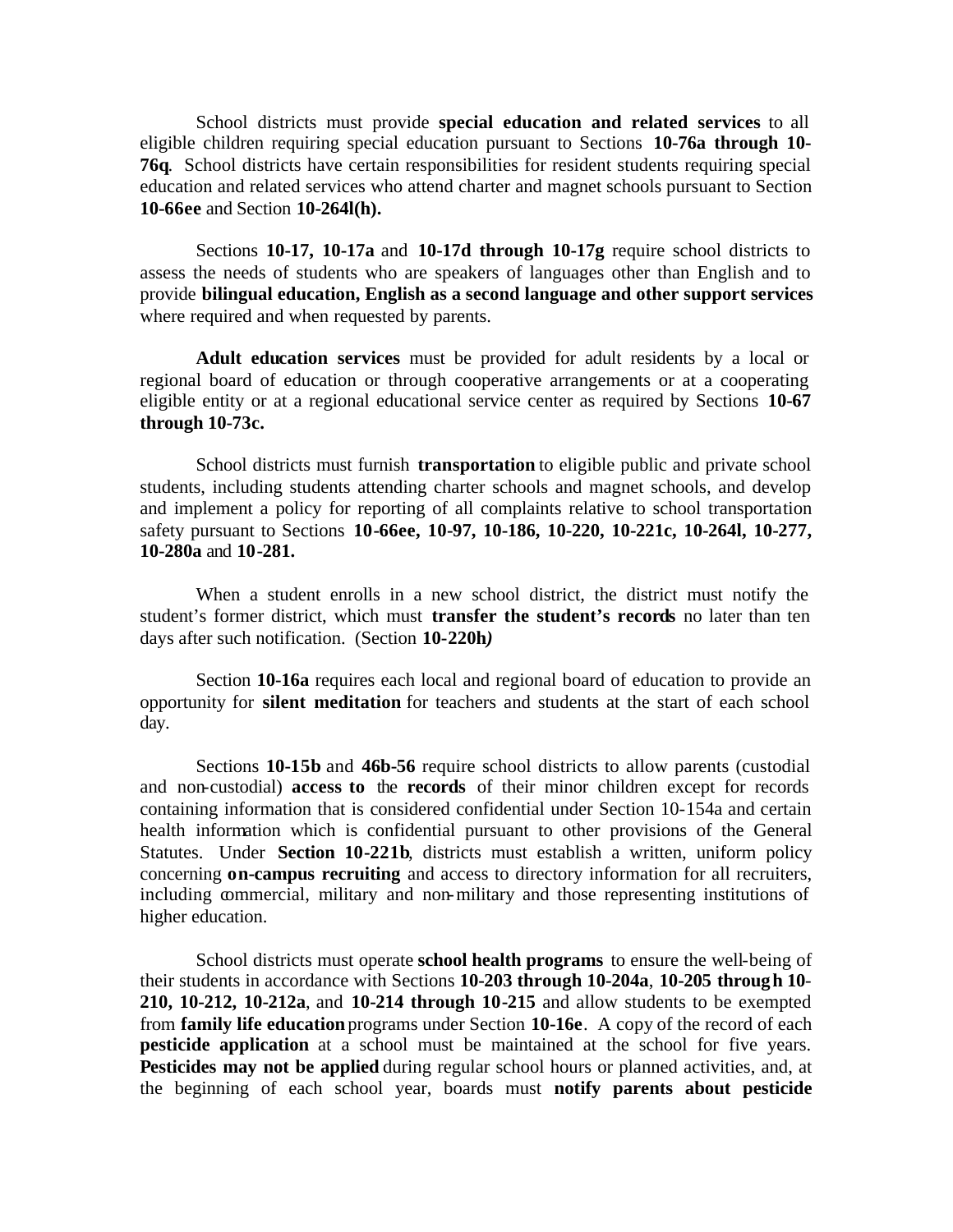**application** policies and pesticide applications the previous year. Boards must also establish a registry of those who want prior notice of pesticide application and provide such notice. (Sections **10-231b through 10-231d) P.A. 03-220** requires each board of education to adopt and implement an **indoor air quality program** which provides for ongoing maintenance and facility review. Prior to January 1, 2008, and every five years thereafter, boards must provide for a **uniform inspection and evaluation of the indoor air quality** of every school building constructed, extended, renovated or replaced on or after January 1, 2003.

*Each local and regional board shall require each school to (1) offer full day students a daily lunch period of not less than twenty minutes and (2) include in the regular school day for each student enrolled in grades kindergarten to five, inclusive, a period of physical exercise. Each local and regional board shall make available for purchase by students enrolled in their schools nutritious, low-fat drinks when drink is available for purchase and low-fat dairy products and fresh or dried fruit at times when food is available for purchase. P.A. 04-224)* Section **10-266w** obligates school districts to provide **breakfast programs** when required.

School districts must maintain **sanitary and safe schools** in accordance with all applicable fire, safety and health codes, ordinances, regulations and laws so that no serious threat of danger exists to any lawful occupant. **Smoking in school buildings** is prohibited while school is in session or student activities are being conducted. (Sections **10-203, 10-220, 10-221, 10-231 and 19a-342**)

Section **10-221g** requires each local and regional board of education to conduct an **instructional time and facility usage assessment** in order to maximize student learning and community use of facilities. Section **10-220** requires each board to report annually to the Commissioner on the **condition of its facilities** and action taken to implement its long term school building program.

Teachers, principals, guidance counselors, paraprofessionals and coaches of intramural and interscholastic athletics must report **suspected or known abuse, or danger of abuse, of children** to the Commissioner of Children and Families or his representative or law enforcement officials as soon as practical but not less than twelve hours of forming a reasonable belief of abuse, neglect or imminent risk of serious harm. Boards must report suspected or known abuse by a school employee to the Commissioner of Education and adopt a written policy regarding the reporting by school employees of suspected child abuse. (Sections **17a-101 through 17a-101i and 17a-103**)

Section **10-217a** requires school districts to provide **health services to students in eligible private schools** when designated this responsibility by the town or city.

School districts must properly plan for and maintain all **funds and accounts**  within their jurisdiction pursuant to Sections **10-222** and **10-237** and **make returns of receipts**, **expenditures and statistics** as prescribed by the Commissioner under Section